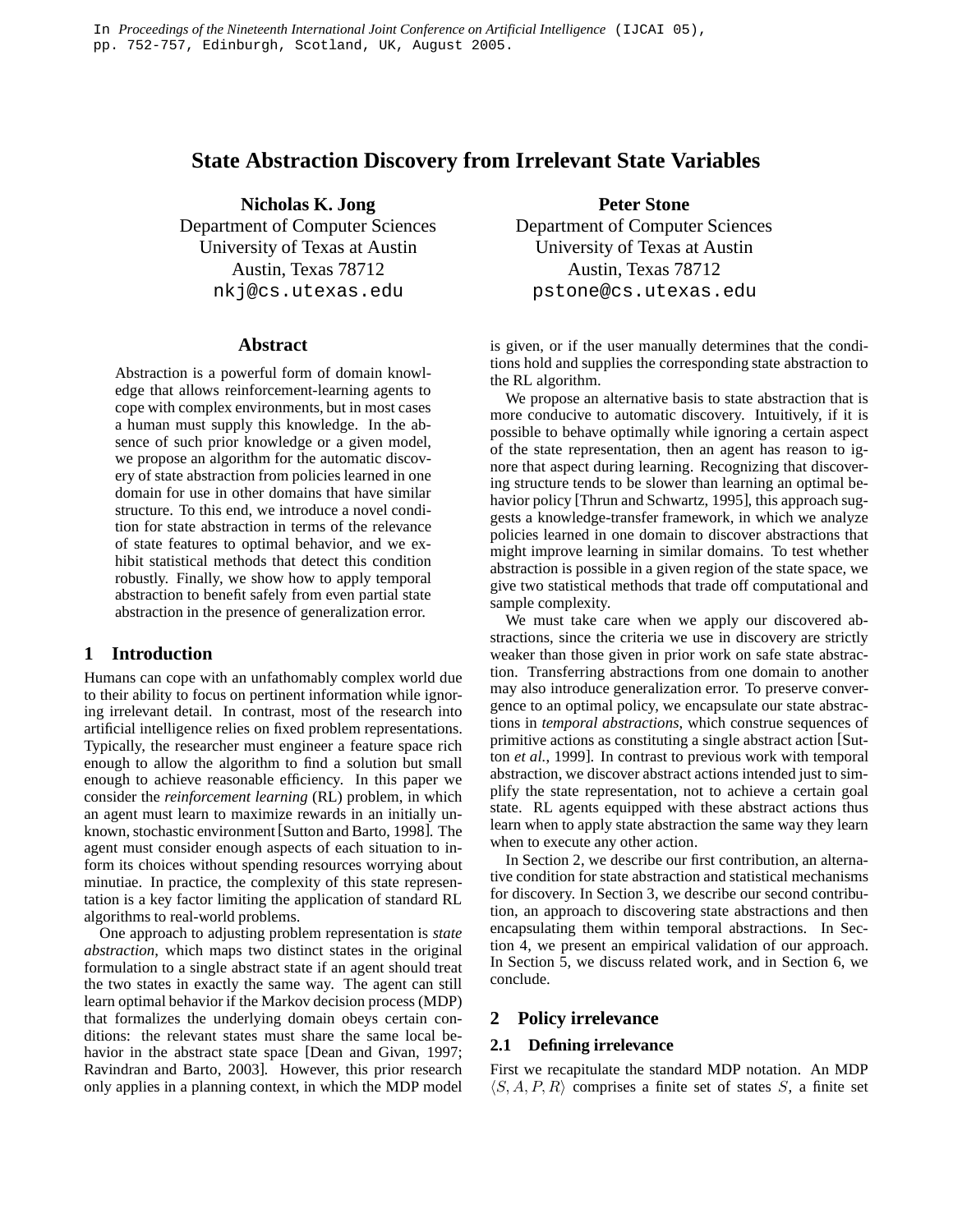of actions A, a transition function  $P : S \times A \times S \rightarrow$ [0, 1], and a reward function  $R : S \times A \rightarrow \mathbb{R}$ . Executing an action  $a$  in a state  $s$  yields an expected immediate reward  $R(s, a)$  and causes a transition to state s' with probability  $P(s, a, s')$ . A policy  $\pi : S \rightarrow A$  specifies an action  $\pi(s)$  for every state s and induces a value function  $V^{\pi}$  :  $S \rightarrow \mathbb{R}$  that satisfies the Bellman equations  $V^{\pi}(s) = R(s, \pi(s)) + \gamma \sum_{s' \in S} P(s, \pi(s), s') V^{\pi}(s')$ , where  $\gamma \in [0, 1]$  is a discount factor for future reward that may be necessary to make the equations satisfiable. For every MDP at least one optimal policy  $\pi^*$  exists that maximizes the value function at every state simultaneously. We denote the unique optimal value function  $V^*$ . Many learning algorithms converge to optimal policies by estimating the optimal state-action value function  $Q^* : S \times A \rightarrow \mathbb{R}$ , with  $Q^*(s, a) = R(s, a) + \gamma \sum_{s' \in S} P(s, \pi(s), s') V^*(s').$ 

Without loss of generality, assume that the state space is the cartesian product of (the domains of) *n* state variables  $\mathcal{X} =$  $\{X_1, \ldots, X_n\}$  and m state variables  $\mathcal{Y} = \{Y_1, \ldots, Y_m\}$ , so  $\hat{S} = X_1 \times \cdots \times X_n \times Y_1 \times \cdots \times Y_m$ . We write  $[s]_{\mathcal{X}}$  to denote the projection of s onto X and  $s' \models [s]_{\mathcal{X}}$  to denote that s' agrees with s on every state variable in  $\mathcal{X}$ . Our goal is to determine when we can safely abstract away  $\mathcal{Y}$ . In this work we introduce a novel approach to state abstraction called *policy irrelevance*. Intuitively, if an agent can behave optimally while ignoring a state variable, then we should abstract that state variable away. More formally, we say that  $\mathcal Y$  is policy irrelevant at s if some optimal policy specifies the same action for every s' such that  $s' \models [s]_{\mathcal{X}}$ :

$$
\exists_{a} \forall_{s' \models [s]_{\mathcal{X}}} \forall_{a'} Q^*(s', a) \ge Q^*(s', a'). \tag{1}
$$

If  $Y$  is policy irrelevant for every s, then  $Y$  is policy irrelevant for the entire domain.

Consider the illustrative toy domain shown in Figure 1. It has just four nonterminal states described by two state variables, X and  $Y$ . It has two deterministic actions, represented by the solid and dashed arrows respectively. When  $X = 1$ , both actions terminate the episode but determine the final reward, as indicated in the figure. This domain has two optimal policies, one of which we can express without Y: take the solid arrow when  $X = 0$ and the dashed arrow when  $X = 1$ . We thus say that Y is policy irrelevant across the entire domain.



**Figure 1**: A domain with four nonterminal states and two actions. When  $X = 1$ both actions transition to an absorbing state, not shown.

Note however that we cannot simply aggregate the four states into two states. As McCallum pointed out, the state distinctions sufficient to represent the optimal policy are not necessarily sufficient to learn the optimal policy [McCallum, 1995]. In this example, observe that if we treat  $X = 1$  as a single abstract state, then in  $X = 0$  we will learn to take the dashed arrow, since it transitions to the same abstract state as the solid arrow but earns a greater immediate reward. We demonstrate how to circumvent this problem while still benefitting from the abstraction in Section 3.2.

### **2.2 Testing irrelevance**

If we have access to the transition and reward functions, we can evaluate the policy irrelevance of a candidate set of state variables  $Y$  by solving the MDP using a method, such as policy iteration, that can yield the set of optimal actions  $\pi^*(s) \subseteq A$  at each state s. Then Y is policy irrelevant at s if some action is in each of these sets for each assignment to  $\mathcal{Y}$ :  $\bigcap_{s' \models [s]_{\mathcal{X}}} \pi^*(s') \neq \emptyset.$ 

However, testing policy irrelevance in an RL context is trickier if the domain has more than one optimal policy, which is often the case for domains that contain structure or symmetry. Most current RL algorithms focus on finding a single optimal action at each state, not all the optimal actions. For example, Figure 2 shows the Q values learned from



**Figure 2**: The domain of Figure 1 with some learned Q values.

a run of Q-learning,<sup>1</sup> a standard algorithm that employs stochastic approximation to learn  $Q^*$  [Watkins, 1989]. Even though the state variable  $Y$  is actually policy irrelevant, from this data we would conclude that an agent must know the value of Y to behave optimally when  $X = 1$ . In this trial we allowed the learning algorithm enough exploration to find an optimal policy but not enough to converge to accurate Q values for every state-action pair. We argue that this phenomenon is quite common in practical applications, but even with sufficient exploration the inherent stochasticity of the domain may disguise state variable irrelevance. We the propose two methods for detecting policy irrelevance in a manner robust to this variability.

### **Statistical hypothesis testing**

Hypothesis testing is a method for drawing inferences about the true distributions underlying sample data. In this section, we describe how to apply this method to the problem of inferring policy irrelevance. To this end, we interpret an RL algorithm's learned value  $Q(s, a)$  as a random variable, whose distribution depends on both the learning algorithm and the domain. Ideally, we could then directly test that hypothesis (1) holds, but we lack an appropriate test statistic. Instead, we assume that for a reasonable RL algorithm, the means of these distributions share the same relationships as the corresponding true Q values:  $\overline{Q}(s, a) \ge \overline{Q}(s, a') \equiv Q^*(s, a) \ge$  $\overline{Q}^*(s, a')$ . We then test propositions of the form

$$
\overline{Q}(s,a) \ge \overline{Q}(s,a'),\tag{2}
$$

using a standard procedure such as a one-sided paired t-test or Wilcoxon signed ranks test [Degroot, 1986]. These tests output for each hypothesis (2) a significance level  $p_{s,a,a'}$ . If  $\overline{Q}(s, a) = \overline{Q}(s, a')$  then this value is a uniformly random number from the interval  $(0, 1)$ . Otherwise,  $p_{s,a,a'}$  will tend towards 1 if hypothesis (2) is true and towards 0 if it is false. We combine these values in a straightforward way to obtain a confidence measure for hypothesis (1):

$$
p = \max_{a} \min_{s' \in [s]_{\mathcal{X}}} \min_{a' \neq a} p_{s',a,a'}.
$$
 (3)

 $1$ No discounting, learning rate 0.25, Boltzmann exploration with starting temperature 50, cooling rate 0.95, for 50 episodes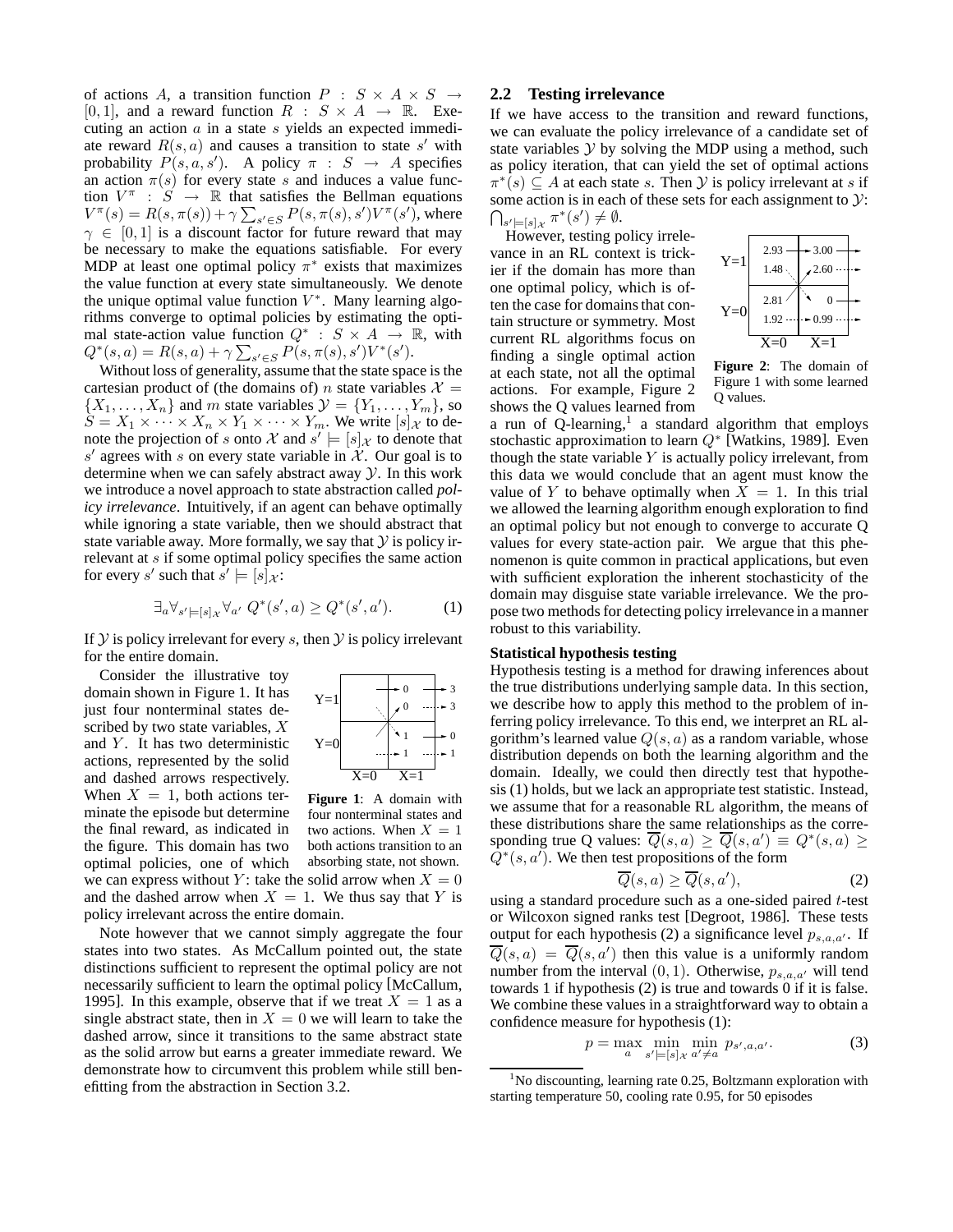Figure 3 shows these p values for our toy domain. To obtain the data necessary to run the test, we ran 25 independent trials of Q-learning. We used the Wilcoxon signed-ranks test, which unlike the t-test does not assume that  $Q(s, a)$  is Gaussian. In Figure 3a we see "random" looking values, so we accept that  $Y$  is policy irrelevant for both values of  $X$ . In Figure 3b we see values very close to 0, so we must reject our hypothesis that  $X$  is policy irrelevant for either value of  $Y$ . In our work, we use 0.05 as a threshold for rejecting hypothesis (1). If p exceeds 0.05 for every s, then  $Y$  is irrelevant across the entire domain. In practice this number seems quite conservative, since in those cases when the hypothesis is false we consistently see p values orders of magnitude smaller.



**Figure 3**: The value of  $p$  for each of the two abstract states when testing the policy irrelevance of (a)  $Y$  and (b)  $X$ .

#### **Monte Carlo simulation**

The hypothesis testing approach is computationally efficient, but it requires a large amount of data. We explored an alternative approach designed to conserve experience data when interaction with the domain is expensive. We draw upon work in Bayesian MDP models [Dearden *et al.*, 1999] to reason more directly about the distribution of each  $Q(s, a)$ . This technique regards the successor state for a given stateaction pair as a random variable with an unknown multinomial distribution. For each multinomial distribution, we perform Bayesian estimation, which maintains a probability distribution over multinomial parameters. After conditioning on state transition data from a run of an arbitrary RL algorithm, the joint distribution over the parameters of these multinomials gives us a distribution over transition functions. The variance of this distribution goes to 0 and its mean converges on the true transition function as the amount of data increases. 2

Once we have a Bayesian model of the domain, we can apply Monte Carlo simulation to make probabilistic statements about the Q values. We sample MDPs from the model and solve them<sup>3</sup> to obtain a sample for each Q value. Then we can estimate the probability that  $Q^*(s, a) \ge Q^*(s, a')$  holds as the fraction of the sample for which it holds. We use this probability estimate in the same way that we used the significance levels in the hypothesis testing approach to obtain a confidence measure for the policy irrelevance of  $Y$  at some  $s$ :

$$
p = \max_{a} \min_{s' \in [s] \times a' \neq a} \Pr(Q^*(s', a) \ge Q^*(s', a')). \tag{4}
$$

This method seems to yield qualitatively similar results to the hypothesis testing method. We almost always obtain a value of  $p = 0$  for cases in which  $\mathcal Y$  actually is relevant; we obtain a value near 1 when only one action is optimal; we obtain a uniformly random number in  $(0, 1)$  when more than one action is optimal. Although it achieves similar results using less data, this method incurs a higher computational cost due to the need to solve multiple MDPs.<sup>4</sup>

### **3 Abstraction discovery**

### **3.1 Discovering irrelevance**

The techniques described in Section 2.2 both involve two stages of computation. In the first stage, they acquire samples of state-action values, either by solving the task repeatedly or by solving sampled MDPs repeatedly. In the second stage, they use this data to test the relevance of arbitrary sets of state variables at arbitrary states. Any one of these tests in the second stage is very cheap relative to the cost of the first stage, but the number of possible tests is astronomical. We must limit both the sets of state variables that we test and the states at which we test them.

First consider the sets of state variables. It is straightforward to prove that if  $Y$  is policy irrelevant at s, then every subset of  $Y$  is also policy irrelevant at  $s^5$ . A corollary is that we only need to test the policy irrelevance of  $\{Y_1, \ldots, Y_k\}$ at s if both  $\{Y_1, \ldots, Y_{k-1}\}\$  and  $\{Y_k\}$  are policy irrelevant at s. This observation suggests an inductive procedure that first tests each individual state variable for policy irrelevance and then tests increasingly larger sets only as necessary. This inductive process will continue only so long as we find increasingly powerful abstractions.

We can afford to test each state variable at a given state, since the number of variables is relatively small. In contrast, the total number of states is quite large: exponential in the number of variables. We hence adopt an heuristic approach, which tests for policy irrelevance only at those states visited on some small number of trajectories through the task. For these states, we then determine what sets of state variables are policy irrelevant, as described above. For each set of state variables we can then construct a binary classification problem with a training set comprising the visited states. An appropriate classification algorithm then allows us to generalize the region over which each set of state variables is policy irrelevant. Note that in Section 3.2 we take steps to ensure that the classifiers' generalization errors do not lead to the application of unsafe abstractions.

#### **3.2 Exploiting irrelevance**

Section 3.1 describes how to represent as a learned classifier the region of the state space where a given set of state variables is policy irrelevant. A straightforward approach to state abstraction would simply aggregate together all those

 $2$ It is also possible to build a Bayesian model of the reward function, but all the domains that we have studied use deterministic rewards.

<sup>&</sup>lt;sup>3</sup>We use standard value iteration.

<sup>&</sup>lt;sup>4</sup>We ameliorate this cost somewhat by initializing each MDP's value function with the value function for the maximum likelihood MDP, as in [Strens, 2000].

<sup>&</sup>lt;sup>5</sup>The converse is not necessarily true. Suppose we duplicate an otherwise always relevant state variable. Then each copy of the state variable is always policy irrelevant given the remainder of the state representation, but the pair of them is not.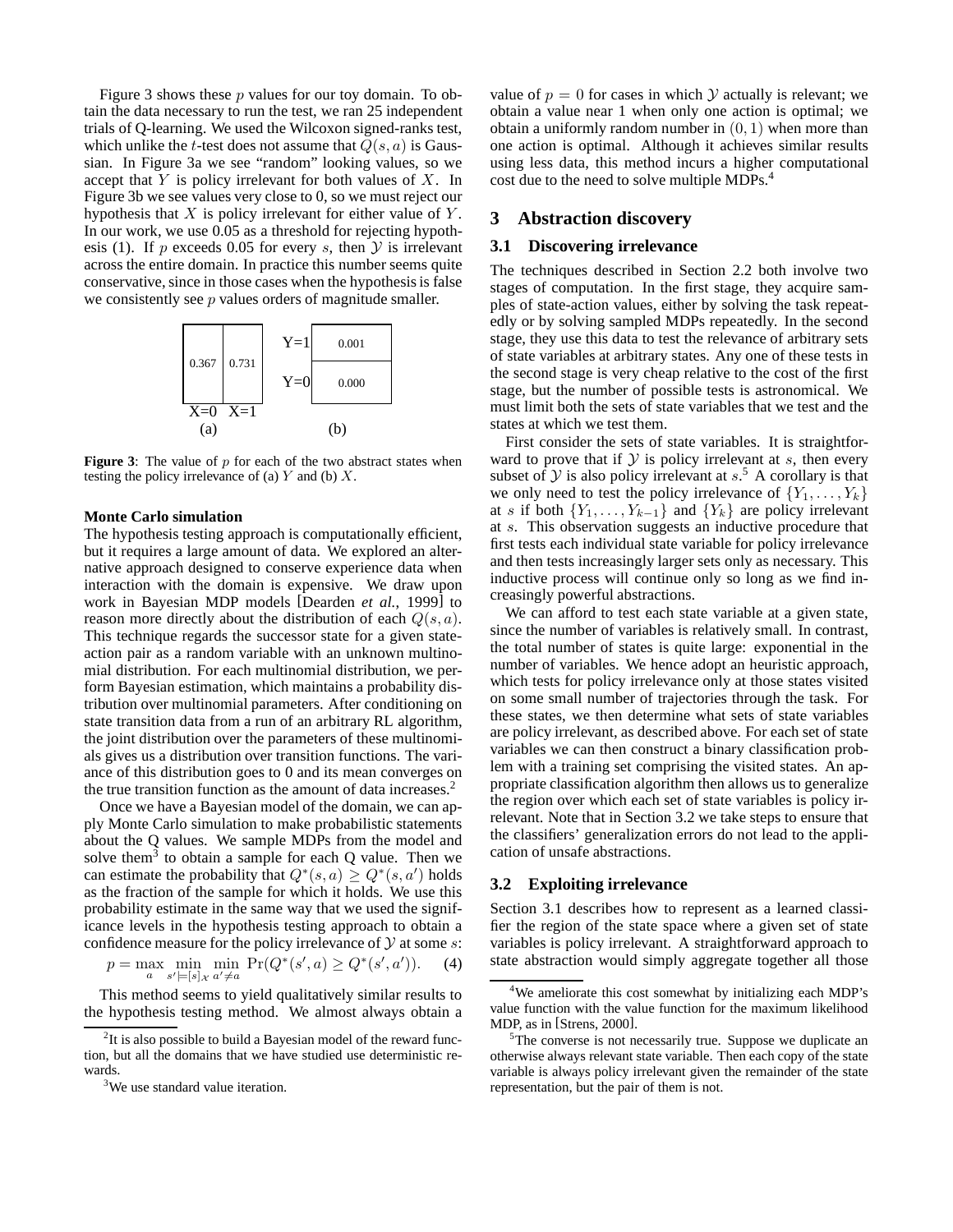states in this region that differ only on the irrelevant variables. However, this approach may prevent an RL algorithm from learning the correct value function and therefore the optimal policy. In Section 2.1 we gave a simple example of such an abstraction failure, even with perfect knowledge of policy irrelevance. Generalizing the learned classifier from visited states in one domain to unvisited states in a similar domain introduces another source of error. A solution to all of these problems is to encapsulate each learned state abstraction inside a temporal abstraction. In particular, we apply each state space aggregation only inside an option [Sutton *et al.*, 1999], which is an abstract action that may persist for multiple time steps in the original MDP.

Formally, for a set of state variables  $Y$  that is policy irrelevant over some  $S' \subseteq S$ , we construct an option  $o = \langle \pi, \mathcal{I}, \beta \rangle$ , comprising an option policy  $\pi : [S']_{\mathcal{X}} \to A$ , an initiation set  $\mathcal{I} \subset S$ , and a termination condition  $\beta : S \to [0, 1]$ . Once an agent executes an option  $\sigma$  from a state in  $\mathcal{I}$ , it always executes primitive action  $\pi(s)$  at each state s, until terminating with probability  $\beta(s)$ . We set  $\mathcal{I} = S'$  and  $\beta(s) = 0.01$  for  $s \in \mathcal{I}$  and  $\beta(s) = 1$  otherwise.<sup>6</sup> Since  $\mathcal{Y}$  is policy irrelevant over S', we may choose an option policy  $\pi$  equal to the projection onto  $[S']_{\mathcal{X}}$  of an optimal policy for the original MDP. An agent augmented with such options can behave optimally in the original MDP by executing one of these options whenever possible.

Although we believe that the discovery of this structure is interesting in its own right, its utility becomes most apparent when we consider transferring the discovered options to novel domains, for which we do not yet have access to an optimal policy. To transfer an option to a new domain, we simply copy the initiation set and termination condition. This straightforward approach suffices for domains that share precisely the same state space as the original domain. Even when the state space changes, our representation of  $\mathcal I$  and  $\beta$  as a learned classifier gives us hope for reasonable generalization. We can also copy the option policy  $\pi$ , if we expect the optimal behavior from the original domain to remain optimal in the new domain.

In this paper we assume only that the policy irrelevance remains the same. We thus relearn the option policy concurrently with the learning of the high-level policy, which chooses among the original primitive actions and the discovered options. For each option, we establish an RL subproblem with state space  $[\mathcal{I}]_{\mathcal{X}}$  and the same action space A. Whenever an option terminates in a state s, we augment the reward from the environment with a pseudoreward equal to the current estimate of the optimal high-level value function evaluated at s. We therefore think of the option not as learning to achieve a subgoal but learning to behave while ignoring certain state variables. In other words, the option adopts the goals of the high-level agent, but learns in a reduced state space.

Since each option is just another action for the high-level agent to select, RL algorithms will learn to disregard options as suboptimal in those states where the corresponding abstractions are unsafe. The options that correspond to safe state abstractions join the set of optimal actions at each appropriate state. The smaller state representation should allow the option policies to converge quickly, so RL algorithms will learn to exploit these optimal policy fragments instead of uncovering the whole optimal policy the hard way. We illustrate this process in the next section.

# **4 Results**

We use Dietterich's Taxi domain [Dietterich, 2000], illustrated in Figure 4, as the setting for our work. This domain has four state variables. The first two correspond to the taxi's current position in the grid world. The third indicates the passenger's current location, at one of the four labeled positions (Red, Green, Blue, and Yellow) or in-



**Figure 4**: The Taxi domain.

side the taxi. The fourth indicates the labeled position where the passenger would like to go. The domain therefore has  $5 \times 5 \times 5 \times 4 = 500$  possible states. At each time step, the taxi may move north, move south, move east, move west, attempt to pick up the passenger, or attempt to put down the passenger. Actions that would move the taxi through a wall or off the grid have no effect. Every action has a reward of -1, except illegal attempts to pick up or put down the passenger, which have reward -10. The agent receives a reward of  $+20$ for achieving a goal state, in which the passenger is at the destination (and not inside the taxi). In this paper, we consider the stochastic version of the domain. Whenever the taxi attempts to move, the resulting motion occurs in a random perpendicular direction with probability 0.2. Furthermore, once the taxi picks up the passenger and begins to move, the destination changes with probability 0.3.

This domain's representation requires all four of its state variables in general, but it still affords opportunity for abstraction. In particular, note that the passenger's destination is only relevant once the agent has picked up the passenger. We applied the methodology described in Sections 2 and 3 to the task of discovering this abstraction, as follows. First, we ran 25 independent trials of Q-learning to obtain samples of  $Q^*$ . For each trial, we set the learning rate  $\alpha = 0.25$  and used  $\epsilon$ -greedy exploration with  $\epsilon = 0.1$ . Learning to convergence required about 75000 time steps for each trial. This data allows us to compute the policy irrelevance of any state variable at any state. For example, consider again the passenger's destination. To demonstrate the typical behavior of the testing procedure, we show in Figure 5a the output for every location in the domain, when the passenger is waiting at the upper left corner (the Red landmark), using the Wilcoxon signed-ranks test. The nonzero  $p$  values at every state imply that the passenger's destination is policy irrelevant in this case. Note that the values are extremely close to 1 whenever the agent has only one optimal action to get to the upper left corner, which the procedure can then identify confidently. The squares with intermediate values are precisely the states in which more than one optimal action exists. Now consider

<sup>&</sup>lt;sup>6</sup>The nonzero termination probability for  $s \in \mathcal{I}$  serves as a probabilistic timeout to escape from bad abstractions.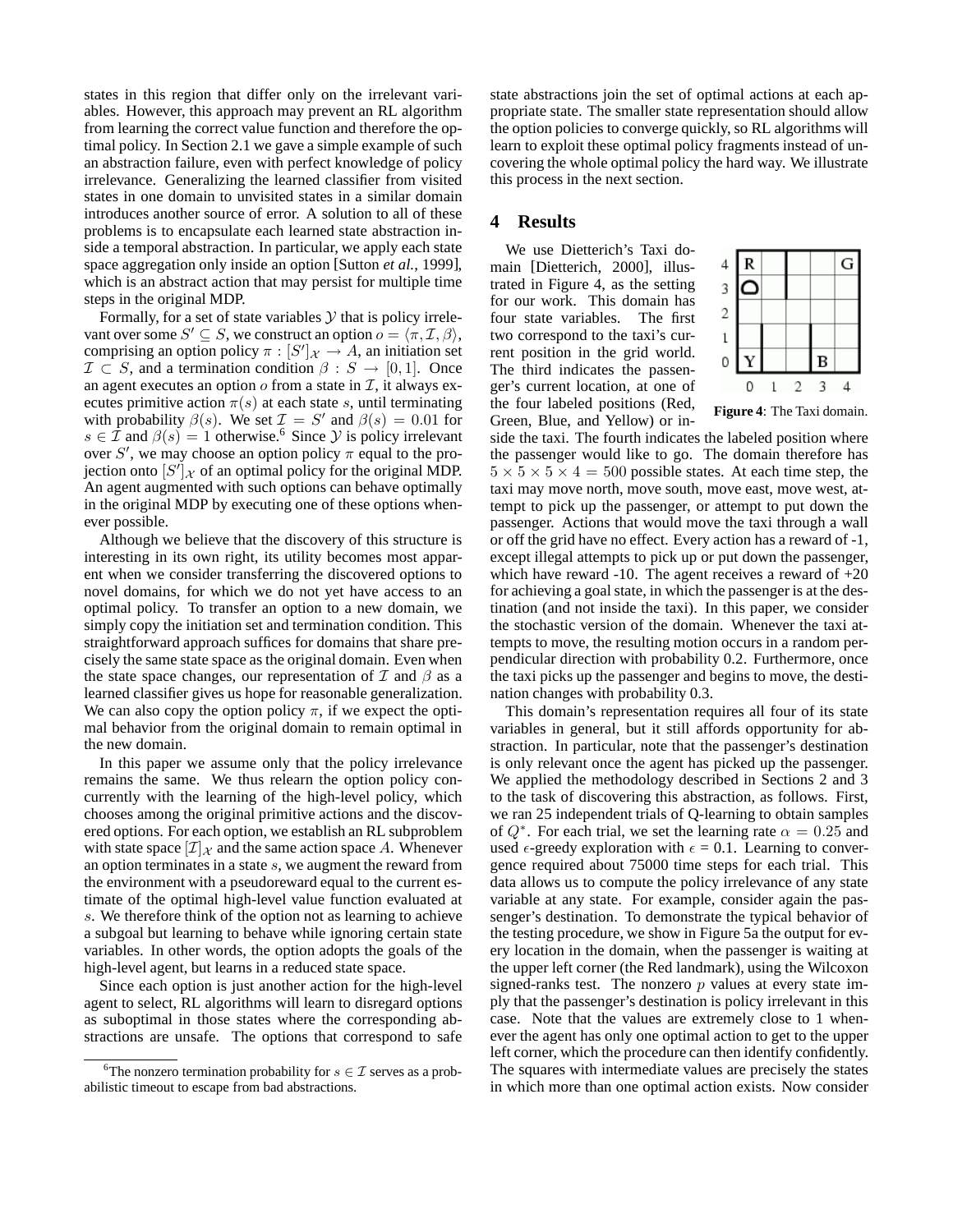Figure 5b, which shows the output of the same test when the passenger is inside the taxi. The  $p$  values are extremely close to 0 in every state except for the four at the bottom middle, where due to the layout of the domain the agent can always behave optimally by moving north.



**Figure 5**: The results of the Wilcoxon signed-ranks test for determining the policy irrelevance of the passenger's destination in the Taxi domain. We show the result of the test for each possible taxi location for (a) a case when the passenger is not yet in the taxi and (b) the case when the passenger is inside the taxi.

Rather than compute the outcome of the test for every subset of state variables at every state, we followed the approach described in Section 3.1 and sampled 20 trajectories from the domain using one of the learned policies. We tested each individual state variable at each state visited, again using the hypothesis testing approach. We created a binary classification problem for each variable, using the visited states as the training set. For the positive examples, we took each state at which the hypothesis test returns a  $p$  value above the conservative threshold of 0.05. Finally, we applied a simple rule-learning classifier to each problem: the Incremental Reduced Error Pruning (IREP) algorithm, as described in [Cohen, 1995]. A typical set of induced rules follows:

- 1. Taxi's x-coordinate:
	- (a)  $y = 1 \land$  passenger in taxi  $\land$  destination Red ⇒ *policy irrelevant*
	- (b) otherwise, *policy relevant*
- 2. Taxi's  $y$ -coordinate:
	- (a) x = 4 ∧ passenger in taxi ⇒ *policy irrelevant*
	- (b) otherwise, *policy relevant*
- 3. Passenger's destination:
	- (a) passenger in taxi ⇒ *policy relevant*
	- (b) otherwise, *policy irrelevant*
- 4. Passenger's location *and* destination
	- (a)  $(x = 1 \land y = 2) \lor (x = 1 \land y = 1)$ ⇒ *policy irrelevant*
	- (b) otherwise, *policy relevant*

The sets of state variables not mentioned either had no positive training examples or induced an empty rule set, which classifies the state variables as relevant at every state. Rule set 3 captures the abstraction that motivated our analysis of this domain, specifying that the passenger's destination is policy relevant only when the passenger is in the taxi. The other three rules classify state variables as usually relevant, except in narrow cases. For example, rule 1a holds because the Red destination is in the upper half of the map,  $y = 1$  specifies that the taxi is in the lower half, and all the obstacles in this particular map are vertical. Rule 2a is an example of an overgeneralization. When holding the passenger on the rightmost column, it is usually optimal just to go left, unless the passenger wants to go the Green landmark in the upper-right corner.

We tested the generalization performance of these learned abstractions on  $10 \times 10$  instances of the Taxi domain with randomly generated obstacles, running both horizontally and vertically. We placed one landmark near each corner and otherwise gave these domains the same dynamics as the original. Each abstraction was implemented as an option, as discussed in Section 3.2. Since the locations of the landmarks moved, we could not have simply transferred option policies from the original Taxi domain. In all our experiments, we used Q-learning with  $\epsilon$ -greedy exploration<sup>7</sup> to learn both the option policies and the high-level policy that chose when to apply each option and thus each state abstraction.<sup>8</sup> To improve learning efficiency, we added off-policy training [Sutton *et al.*, 1999] as follows. Whenever a primitive action a was executed from a state s, we updated  $Q(s, a)$  for the highlevel agent as well as for every option that includes s in its initiation set. Whenever an option  $o$  terminated, we updated  $Q(s, o)$  for every state s visited during the execution of o. Each state-action estimate in the system therefore received exactly one update for each timestep the action executed in the state. Figure 6 compares the learning performance of this system to a Q-learner without abstraction. The abstractions allowed the experimental Q-learner to converge much faster to an optimal policy, despite estimating a strict superset of the parameters of the baseline Q-learner.

# **5 Related work**

Our approach to state abstraction discovery bears a strong resemblance to aspects of McCallum's U-tree algorithm [Mc-Callum, 1995], which uses statistical hypothesis testing to determine what features to include in its state representation. U-tree is an online instance-based algorithm that adds a state variable to its representation if different values of the variable predict different distributions of expected future reward. The algorithm computes these distributions of values in part from the current representation, resulting in a circularity that prevents it from guaranteeing convergence on an optimal state abstraction. In contrast, we seek explicitly to preserve optimality.

Our encapsulation of partial state abstractions into options is inspired by Ravindran and Barto's work on MDP homomorphisms [Ravindran and Barto, 2003] and in particular their discussion of partial homomorphisms and relativized options. However, their work focuses on developing a more

 $^7\epsilon = 0.1$  and  $\alpha = 0.25$ 

<sup>&</sup>lt;sup>8</sup>In general, SMDP Q-learning is necessary to learn the highlevel policy, since the actions may last for more than one time step. However, this algorithm reduces to standard Q-learning in the absence of discounting, which the Taxi domain does not require.